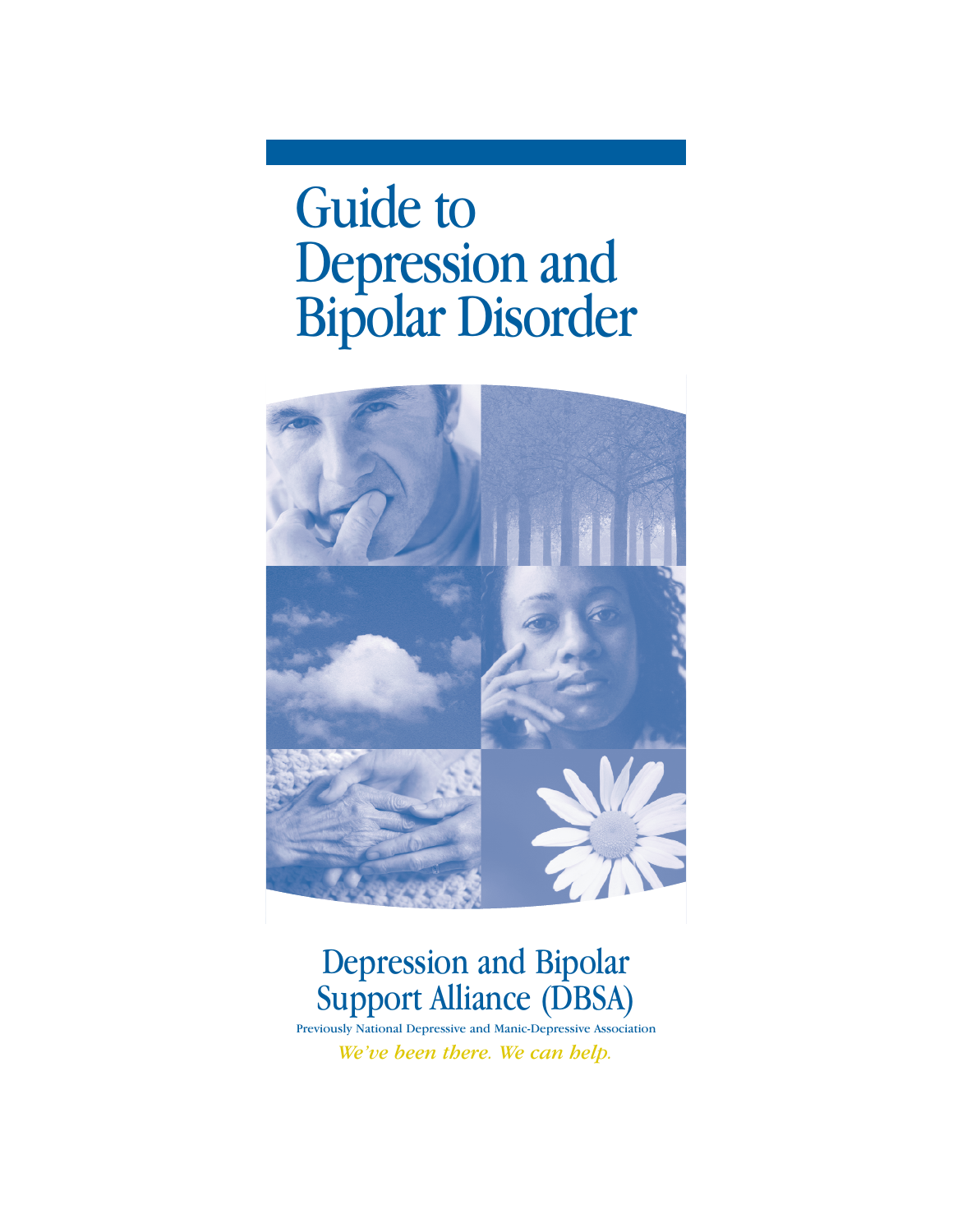# **«Promoting mental<br>health for all America** health for all Americans

will require scientific know-how but, even more importantly, a societal resolve that we will make the needed investment. The investment does not call for massive budgets; rather, it calls for the willingness of each of us to educate ourselves and others about mental health and mental illness, and thus to confront the attitudes, fear, and misunderstanding that remain as barriers before us.  $99$ 

**David Satcher, M.D., Ph.D. United States Surgeon General** from *Mental Health: A Report of the Surgeon General,* issued December 1999

**DBSA, its advisors and consultants do not endorse or recommend the use of any specific treatments or medications listed in this publication. For advice about specific treatments or medications, individuals should consult their physicians and/or mental health professionals.**

# **You are not alone**

**OREGENSION** epression and bipolar disorder (also known as manic-depression) are both *highly treatable* medical illnesses. So why do so few people get the treatment they need? There are many reasons, but manic-depression) are both *highly treatable* medical illnesses. So why do so few people get one of the main ones is the lack of accurate information patients and their families can understand. Many people think that these illnesses will go away by themselves or that getting help is a sign of weakness or moral failure. These views are incorrect. That's why DBSA created this guide*.*

This booklet will discuss depression and bipolar disorder, their symptoms and their treatments. It will provide general guidance on the best resources and support. It will also inform you about DBSA, its mission and its nationwide network of patient and family support groups.

Part of DBSA's mission is to help you help yourself – whether you have one of these illnesses or know someone who does. Reading this *Guide to Depression and Bipolar Disorder* is one of the first steps on the road to recovery.

| <b>Depression</b>       |    |
|-------------------------|----|
| <b>Bipolar Disorder</b> | 6  |
| <b>Treatment</b>        | 12 |
| <b>Support</b>          | 20 |
| <b>Resources</b>        | 26 |
| <b>DBSA Services</b>    | 28 |

**If you are thinking about death or suicide, go to a hospital emergency room, or contact a medical professional, clergy member, loved one or friend immediately!**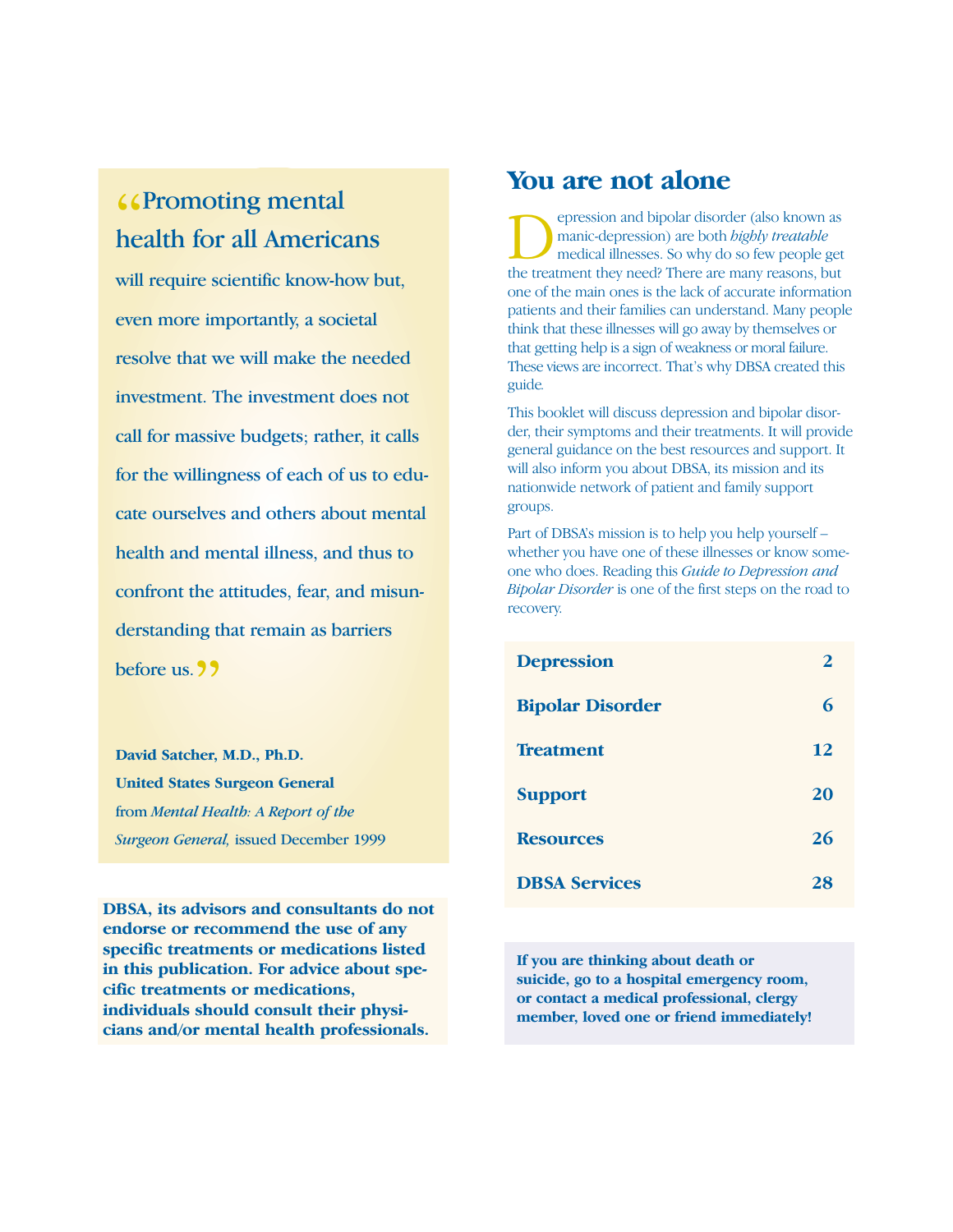

# **Depression**

#### **It's Not Just in Your Head**

Everyone, at various times in life, feels sad or "blue." It's normal to feel sad on

occasion. Sometimes this sadness comes from things that happen in your life: you move to a different city and leave behind friends, you lose your job or a loved one dies. But what's the difference between "normal" feelings of sadness and the feelings caused by *clinical depression?*

While it's normal for people to experience ups and downs during their lives, those who have clinical depression experience specific symptoms daily for two weeks or more, making it difficult to function at work, at school and in relationships.

Clinical depression is a *treatable* medical illness marked by changes in mood, thought and behavior. That's why doctors call it a *mood disorder.* In this booklet, the term "depression" is used to refer to clinical depression.

# **How to Recognize Depression**

Depression is not a character flaw or sign of personal weakness. You can't make yourself well by trying to "snap out of it" or "lighten up." And you can't catch it from someone else, although it can run in families. To understand what depression is, it's important to recognize the symptoms:

- Prolonged sadness or unexplained crying spells
- Significant changes in appetite and sleep patterns
- Irritability, anger, worry, agitation, anxiety
- Pessimism, indifference
- Loss of energy, persistent lethargy
- Unexplained aches and pains
- Feelings of guilt, worthlessness and/or hopelessness
- Inability to concentrate, indecisiveness
- Inability to take pleasure in former interests, social withdrawal
- Excessive consumption of alcohol or use of chemical substances
- Recurring thoughts of death or suicide

#### **If you or someone you know has thoughts of death or suicide, contact a medical professional, clergy member, loved one or friend** *immediately***.**

If you experience five or more of these symptoms for more than two weeks or if any of these symptoms interfere with work or family activities, contact your doctor for a thorough examination. This includes a complete physical exam and a review of your family's history of illness. Do not try to diagnose yourself. Only a health care professional can determine if you have depression.

# **Types of Depression**

It is now believed that depression is the sign of an imbalance in brain chemicals called *neurotransmitters*. Although the direct causes of the illness are unclear, it is known that body chemistry can bring on a depressive disorder, due to the presence of another illness, altered health habits, substance abuse or hormonal changes.

People who have **major depressive disorder** have had at least one *major depressive episode* – five or more symptoms for at least a two-week period. For some people, this disorder is recurrent, which means they may experience episodes every so often: once a month, once a year or several times throughout their lives. Each person is different.

**Dysthymia** is a chronic, moderate type of depression. People with dysthymia usually suffer from poor appetite or overeating, insomnia or oversleeping, and low energy or fatigue. People with dysthymia are often largely unaware that they have an illness because their functioning is usually not greatly impaired. They go to work and manage their lives, but are frequently irritable, always complaining about stress or not getting enough sleep.

# **Who Gets Depression?**

People of all ages, races, ethnic groups, and social classes have the illness. Although it can occur at any age, depression frequently develops between the ages of 25 and 44. More women experience depression than men.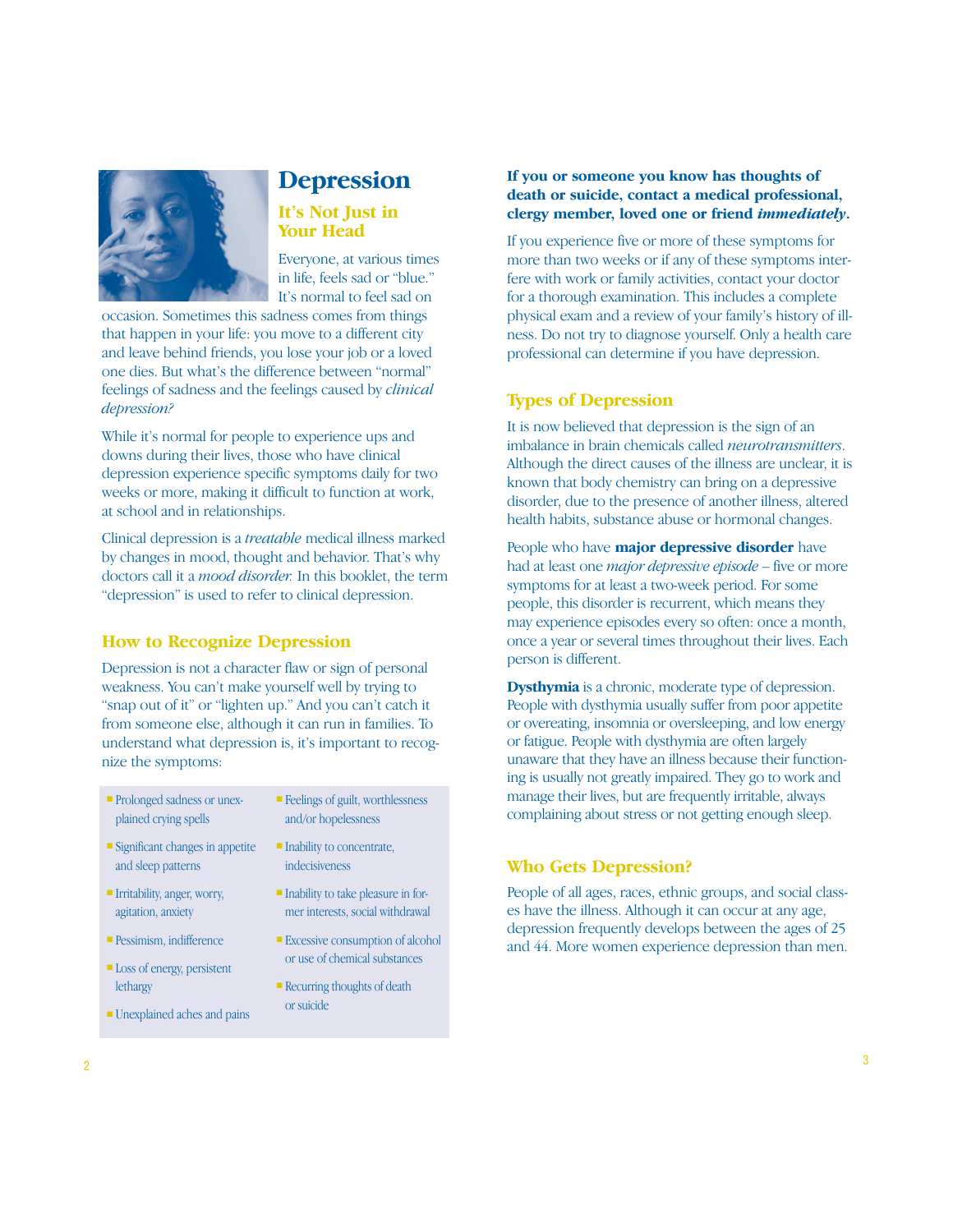### **Children and Depression**

As many as one in 33 children and one in eight adolescents has depression. If your child has five or more symptoms for at least two weeks and it interferes with his or her daily activities (e.g., going to school, playing with friends), then your child may be clinically depressed. Other warning signs of childhood depression include headaches, frequent absences from school, social isolation and reckless behavior.

Childhood depression is *not* caused by poor parenting. It may have many origins – genetics, biochemistry and a variety of other factors. Fortunately, treatment for childhood depression is highly effective.

# **Depression and the Elderly**

Depression is not a normal part of aging. However, of the 32 million Americans over the age of 65, nearly five million experience serious symptoms of depression and one million suffer from a major depressive disorder. Elderly people with untreated depression are more likely to have worse outcomes from co-existing medical illnesses. Untreated depression is the most common psychiatric disorder and the leading cause of suicide among the elderly.

#### **Women and Depression**

If you are a woman, you are almost twice as likely as a man to experience depression. In fact, one in four women will experience clinical depression in her lifetime. The hormonal and life changes associated with menstruation, pregnancy, miscarriage, the postpartum period and menopause may contribute to or trigger depression. The lifetime prevalence of major depression is 24 percent for women; for men, it's 15 percent.

#### **Postpartum Depression**

Many women feel especially guilty about having depressive feelings at a time when they should be or are expected to be happy. It's extremely important to talk about postpartum feelings, as untreated postpartum depression can affect the mother-child relationship and, in severe cases, may put the infant's and/or mother's life at risk.

One in ten mothers meets the criteria for depression in the postpartum period. Although most of these women have only depression, a rare few develop postpartum psychosis – symptoms of depression and mania appearing in the postpartum period. Both require immediate treatment when symptoms appear.

# **Depression and Other Illnesses**

Depression often co-exists with other mental or physical illnesses. Substance abuse, anxiety disorders and eating disorders are particularly common mental conditions which may be worsened by depression, and vice versa. Research is currently being done into the relationship between depression and physical illnesses. Several recent studies have noted that when co-existing depression is treated, prognoses are substantially improved for conditions such as heart disease, AIDS, cancer, Parkinson's disease and diabetes. It is important to tell your doctor about all of the symptoms you are experiencing and all other illnesses for which you are receiving treatment.

# **The Good News**

*Of all psychiatric illnesses, depression is one of the most responsive to treatment.* With proper care, approximately 80 percent of people with major depression demonstrate significant improvement and lead productive lives – even those with severe depression can be helped. That's why it's crucial to learn about the symptoms of depression and act promptly.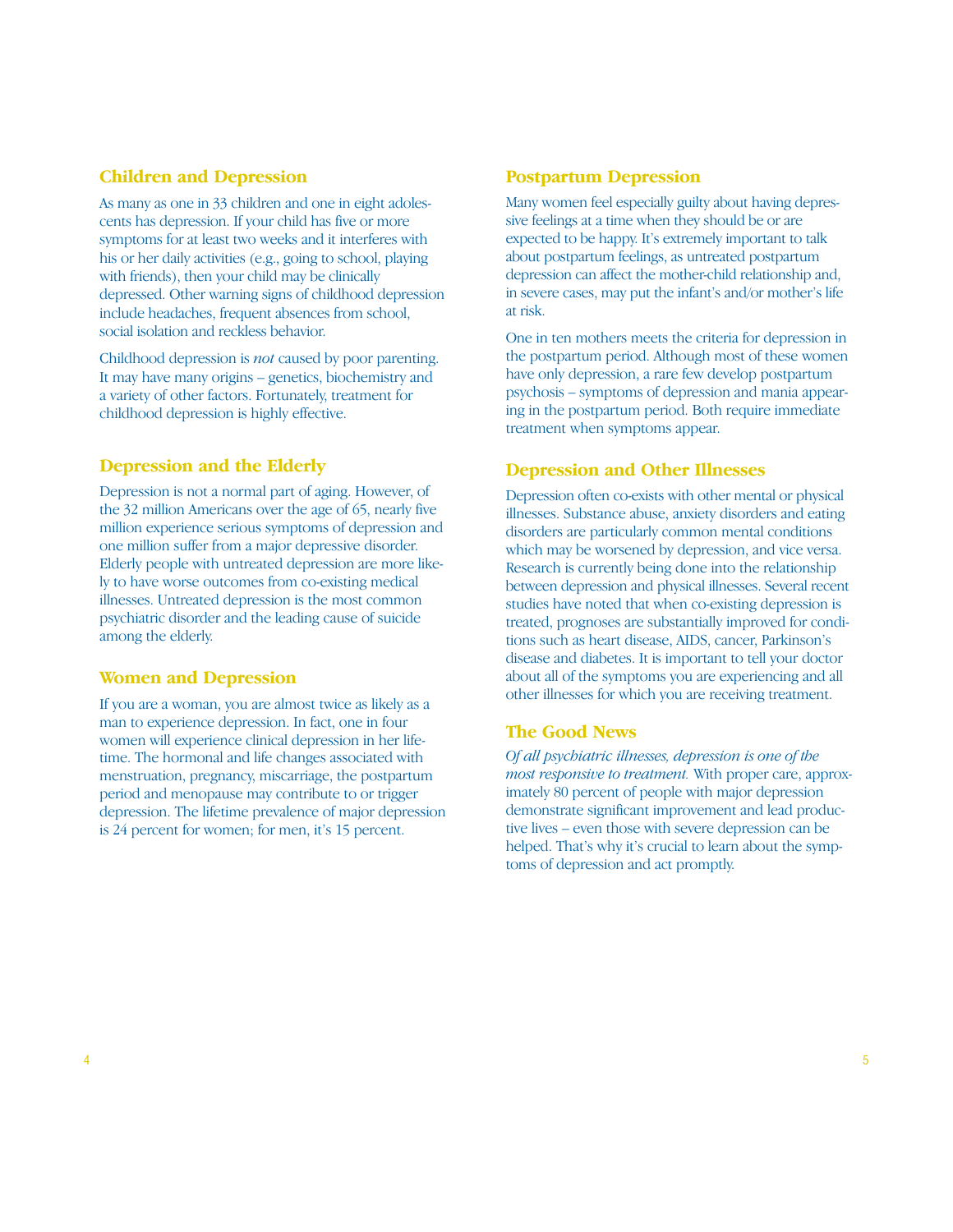

# **Bipolar Disorder**

# **More Than A Mood Swing**

Bipolar disorder, also

known as manic-depression, is a treatable medical illness marked by extreme changes in mood, thought, energy and behavior. A person's mood can alternate between the "poles" of *mania* and *depression*. This change in mood or "mood swing" can last for hours, days, weeks or even months.

Bipolar disorder affects more than two million adult Americans. Like depression and other serious illnesses, bipolar disorder can also adversely affect spouses, family members, friends and people in the workplace. It usually begins in late adolescence (often appearing as depression during teen years) although it can start in early childhood or as late as the 40s and 50s. An equal number of men and women develop this illness and it is found among all ages, races, ethnic groups and social classes. The illness tends to run in families and is inherited in many cases.

Bipolar disorder differs significantly from clinical depression, although the symptoms for the depressive phase of bipolar disorder are similar to those listed on page 2.

Mood swings that come with bipolar disorder can be severe, ranging from extremes in energy to deep despair. The severity of the mood swings and the way they disrupt normal activities distinguish bipolar mood episodes from ordinary mood changes.

Unlike people with clinical (unipolar) depression, most people who have bipolar disorder talk about experiencing the "highs" and "lows" of the illness. The "highs" are periods of mania or intense bursts of energy or euphoria.

### **Symptoms of Mania**

- Increased physical and mental activity and energy
- Heightened mood, exaggerated optimism and self-confidence
- Excessive irritability, aggressive behavior
- Decreased need for sleep without experiencing fatigue
- Grandiose delusions, inflated sense of self-importance
- Racing speech, racing thoughts, flight of ideas
- Impulsiveness, poor judgment, distractability
- Reckless behavior such as spending sprees, rash business decisions, erratic driving and sexual indiscretions
- In the most severe cases, delusions and hallucinations

These "highs" and "lows" are frequently seasonal. Many people who have bipolar disorder report feeling symptoms of depression during fall and winter, and symptoms of mania and/or hypomania (a less severe form of mania) during spring.

# **Types of Episodes**

(Refer to symptoms on page 2 and above.)

*Manic Episode:* A distinct period of persistently elevated, expansive, or irritable mood, lasting at least one week. During this period, three or more symptoms of mania must be present.

*Major Depressive Episode:* A period of two weeks or more during which five or more symptoms of depression are present.

*Hypomanic Episode:* Similar to a manic episode, except that delusions or hallucinations are not present and it is less severe. Must be clearly different from the individual's typical nondepressed mood, with a clear change in functioning and observable behaviors that are unusual or out-of-character.

#### *Mixed Episode*

When symptoms of a manic and a major depressive episode are both present every day for at least a oneweek period.

#### *Rapid Cycling*

Four or more manic, hypomanic, mixed or depressive episodes in any 12-month period.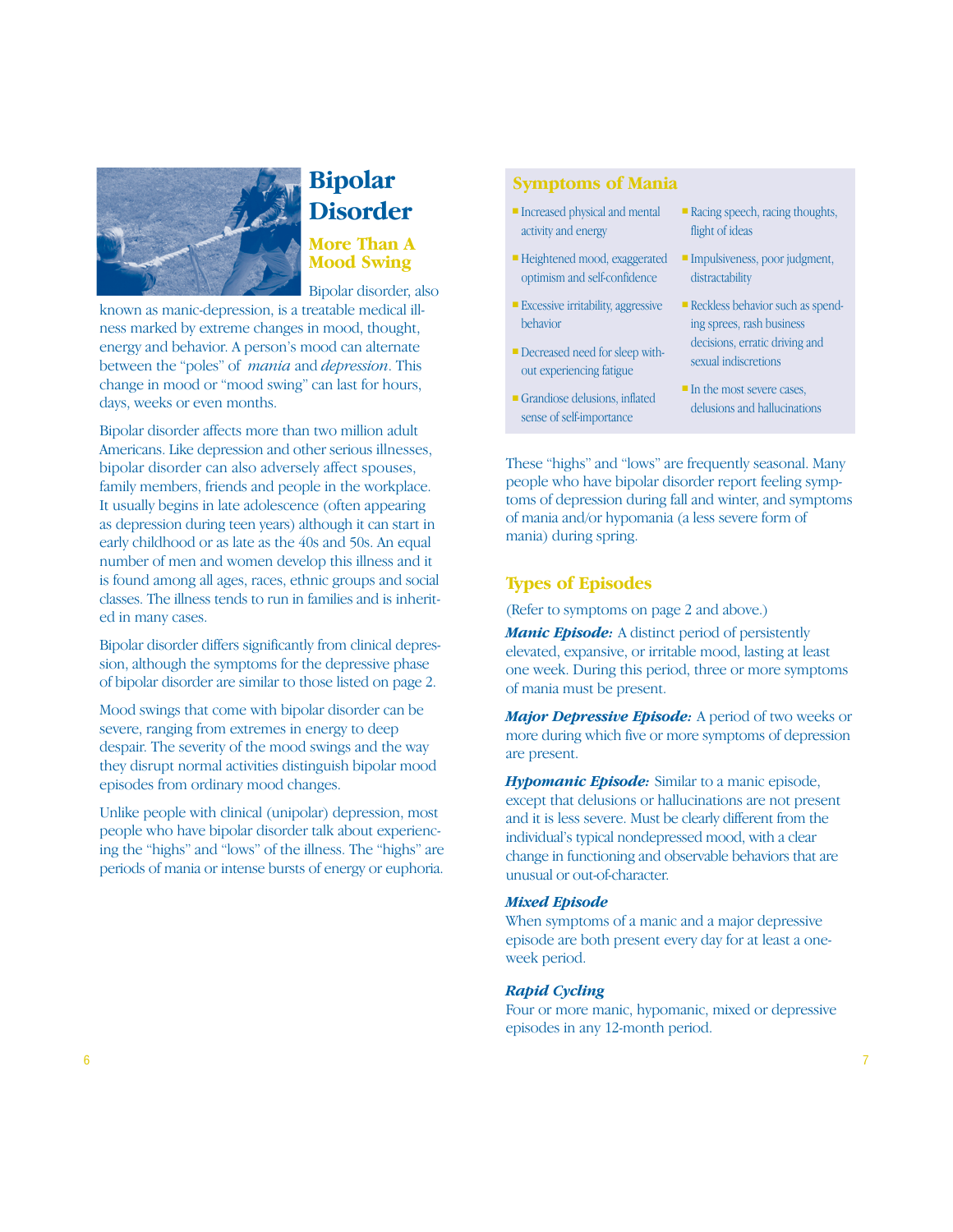# **Types of Bipolar Disorder**

Different types of bipolar disorder are determined by patterns of symptoms or *episodes*. The main types of bipolar disorder are:

#### *Bipolar I Disorder*

- One or more manic episodes or mixed episodes and, often, one or more major depressive episodes.
- Depressive episode may last for several weeks or months, alternating with intense symptoms of mania that may last just as long.
- Between episodes, there may be periods of normal functioning.
- Symptoms may also be related to seasonal changes.

#### *Bipolar II Disorder*

- One or more major depressive episodes accompanied by at least one hypomanic episode.
- Hypomanic episodes have symptoms similar to manic episodes but are less severe.
- Between episodes, there may be periods of normal functioning.
- Symptoms may also be related to seasonal changes.

#### *Cyclothymic Disorder*

- Chronic, fluctuating mood disturbance involving periods of hypomanic symptoms and periods of depressive symptoms.
- Milder form of bipolar disorder; the periods of both depressive and hypomanic symptoms are shorter, less severe, and do not occur with regularity.
- Many but not all people with cyclothymia may ultimately develop a more severe form of bipolar illness.

#### *Bipolar Disorder NOS (Not Otherwise Specified)*

Includes disorders with bipolar features that do not meet criteria for any of the above specified disorders. For example:

- Having recurrent hypomanic episodes without depressive symptoms.
- Having very rapid alternation between symptoms of mania and depression that do not meet the criteria for a manic episode or major depressive episode.

## **What Causes Bipolar Disorder?**

Research has shown the presence of bipolar disorder indicates an imbalance in brain chemicals called *neurotransmitters*. Although the direct cause of the illness is unclear, it is known that genetic, biochemical and environmental factors each play a role. Body chemistry can bring on a depressive or manic episode, due to the presence of another illness, altered health habits, stress, substance abuse, or hormonal changes. In addition, studies have shown that the illness often runs in families, and that stressful life experiences can trigger some symptoms.

#### **The Importance of Recognizing Mania**

When symptoms of mania are untreated, they can lead to life-threatening situations. For example, a woman with mania was injured after crashing her car. She was traveling at a high speed because she thought she was a race car driver. A man with mania impulsively invested his life savings in the stock market – and lost it all. These behaviors vary from person to person, but are typical of untreated bipolar disorder. Other behaviors include excessive spending, sexual indiscretions and excessive gambling.

Erratic behavior alone does not mean that someone has bipolar disorder, but when a combination of symptoms appears for longer than one week, one should see a mental health professional for immediate evaluation. Unfortunately, many people with symptoms delay seeking professional help. The average length of time between the onset of bipolar symptoms and a correct diagnosis is ten years. There is real danger involved in leaving bipolar disorder undiagnosed, untreated or undertreated – people with bipolar disorder who do not receive proper help have a suicide rate as high as 20 percent.

# **When It Runs in the Family**

Although the exact cause of bipolar disorder is unknown, numerous medical studies indicate that it runs in families. More than two-thirds of people with bipolar disorder have at least one close relative with the illness or with unipolar major depression, indicating that the illness is hereditary.

Even though bipolar disorder may be considered a family illness, there is no way to predict how it will affect other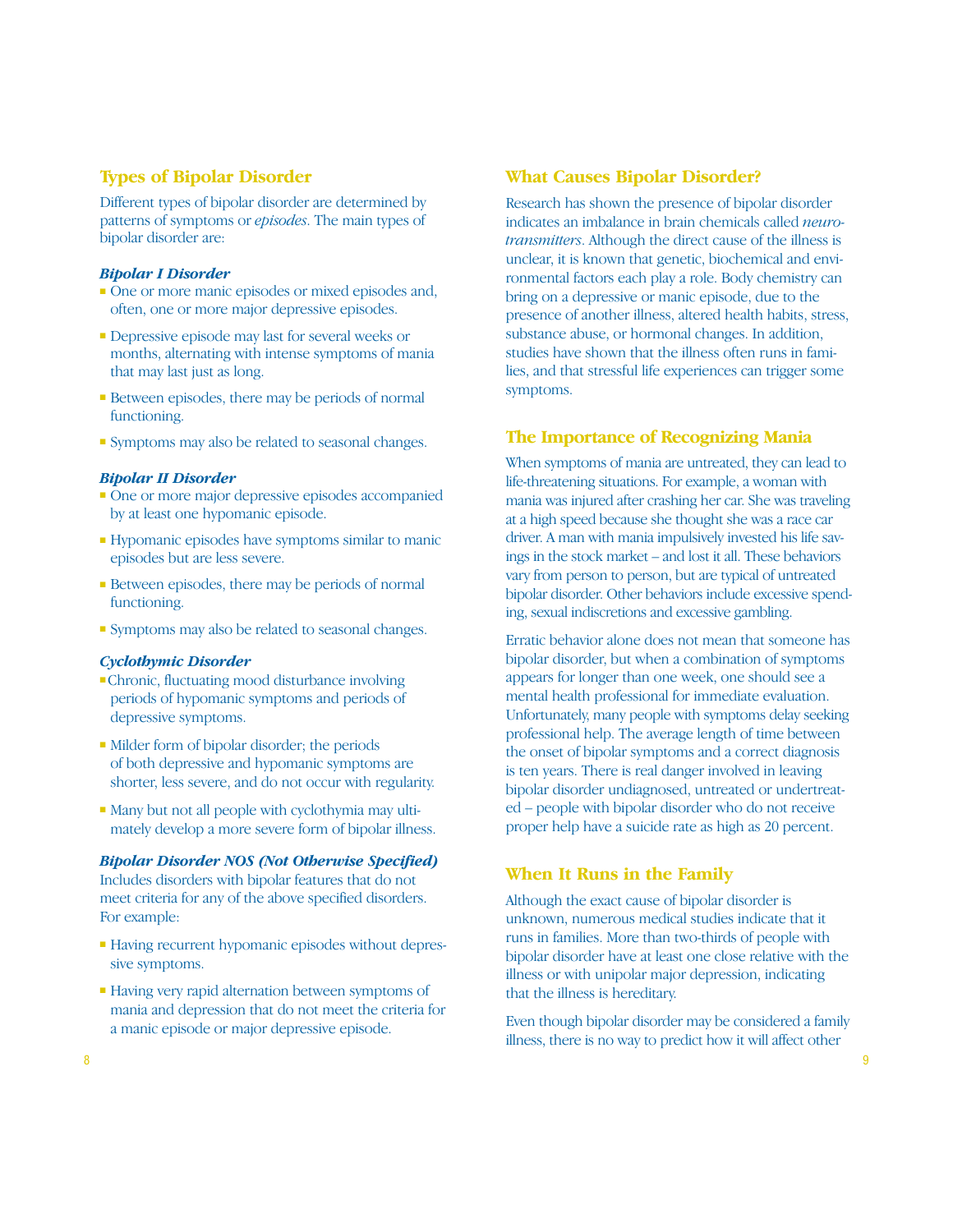family members. Concerned families should consult their physicians if they have questions about symptoms and should also request a screening for mood disorders at their annual medical check-up. DBSA recommends this kind of screening as part of every individual's health regimen or annual physical check-up, whether there is a history of mood disorders in the family or not.

# **The Child with Bipolar Disorder**

There is a startling lack of research about the early onset of bipolar disorder in children. Children as young as three have been diagnosed with it, and more children than ever are exhibiting symptoms. Symptoms of bipolar disorder can emerge as early as infancy. Mothers often report that children later diagnosed with the disorder were extremely difficult and slept erratically. They seemed extraordinarily clingy, and from a very young age often had uncontrollable, seizure-like tantrums or rages out of proportion to any event. The word "no" often triggered these rages.

As with depression, the priority for parents who think their child may have bipolar disorder is to get a correct diagnosis. Early, accurate diagnosis and treatment are crucial to a child's development if he or she has a mood disorder.

# **TRUE OR FALSE? ONLY WEAK PEOPLE GET MOOD DISORDERS**

False! In fact, mood disorders tend to strike the most intelligent, insightful and creative people. Here are individuals who have been diagnosed clinically, or are believed to have experienced a mood disorder:

# **Actors/Entertainers Authors/**  Marlon Brando Drew Carey Jim Carrey Dick Clark Rodney Dangerfield Richard Dreyfuss Patty Duke Audrey Hepburn Margot Kidder Ashley Judd Joan Rivers Roseanne Winona Ryder Rod Steiger Damon Wayans

#### **Artists**

Michelangelo Vincent van Gogh Jackson Pollock Georgia O'Keeffe

#### **Athletes**

Oksana Baiul Dwight Gooden Peter Harnisch Greg Louganis Elizabeth Manley Monica Seles Bert Yancey

**Journalists**

Hans Christian Andersen James Barrie Michael Crichton Charles Dickens Emily Dickinson William Faulkner F. Scott Fitzgerald Larry King Neil Simon Mary Shelley William Styron

#### **Business Leaders**

Howard Hughes J.P. Morgan Ralph Nader

#### **Scientists**

Sigmund Freud Sir Isaac Newton Irving Berlin Ray Charles Frederic Chopin Leonard Cohen

**Composers/ Musicians/Singers**

Natalie Cole John Denver Stephen Foster Peter Gabriel Janet Jackson Billy Joel Elton John Sarah McLachlan Alanis Morissette Marie Osmond Charles Parker Cole Porter Bonnie Raitt Paul Simon James Taylor

#### **Political Leaders/ World Figures**

Alexander the Great Napoleon Bonaparte Barbara Bush Winston Churchill Diana, Princess of Wales Tipper Gore Florence Nightingale George Patton George Stephanopoulos

Mike Wallace Walt Whitman Tennessee Williams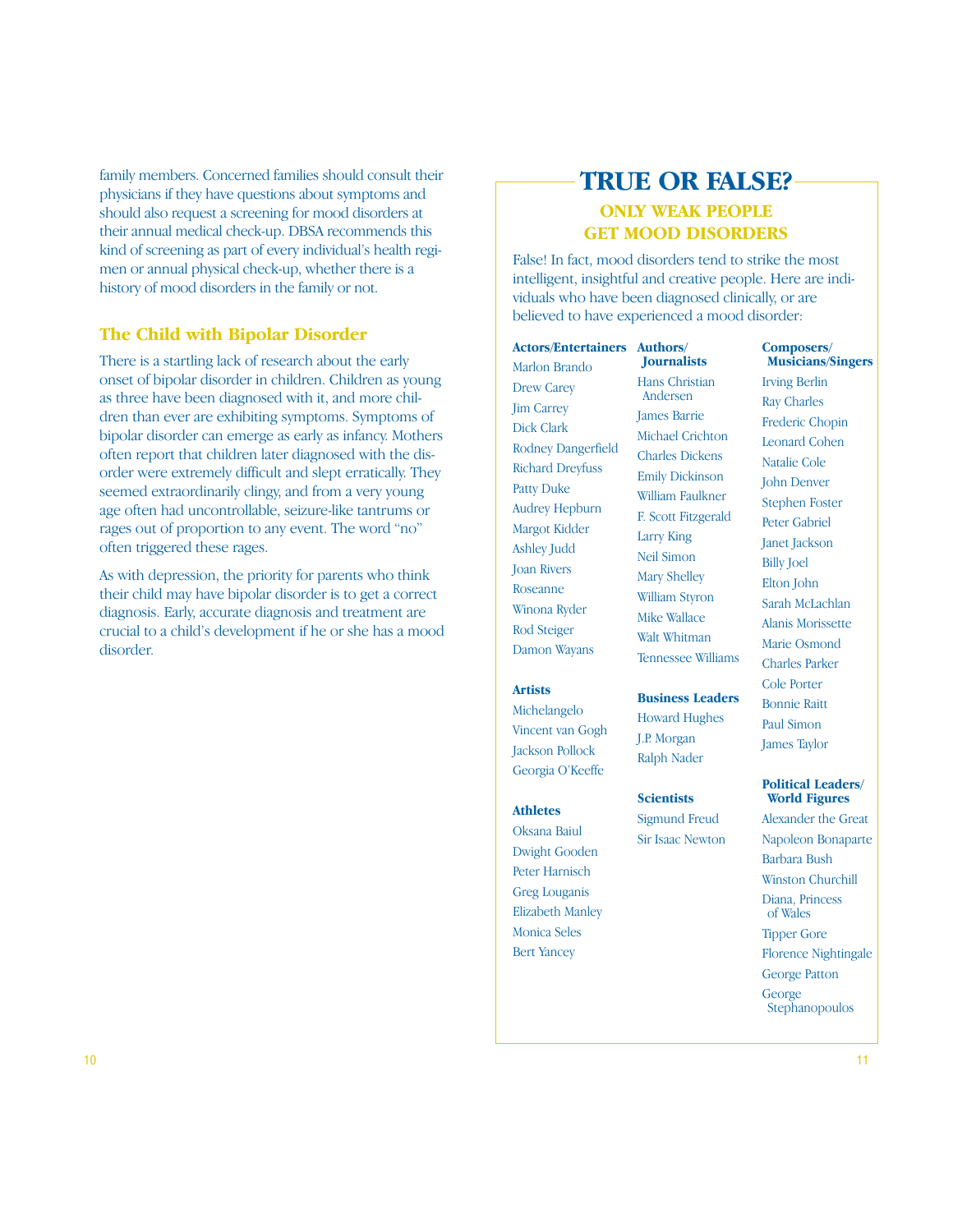

# **Treatment**

Sometimes, it's hard to ask for help. If you or someone you know has a mood disorder, you may be feeling especially vulnerable, and talking to someone about it

may be the last thing you want to do. But finding the right treatment is the first step in becoming an active manager of an illness like depression or bipolar disorder. Finding the right treatment starts with finding the right mental health professional.

# **Choosing a Doctor**

Your primary care doctor may be able to treat your mood disorder, or he or she may refer you to a mental health professional. If you don't have a primary care or family physician who can refer you to a mental health professional, ask trusted friends, relatives or DBSA support group members if they know of one. Also, contact your insurance company or community mental health center to find providers available to you.

It's important that you feel confident in your doctor's knowledge, skill, and interest in helping you. You should never feel intimidated by your doctor or feel as if you're wasting his or her time. If you have a problem communicating with your doctor or you feel uncomfortable in any way, consider getting a second opinion from another doctor or changing doctors. We use the term "doctor," even though your mental health care provider may be a therapist, social worker or registered nurse. If you and your provider decide medication is the best course of treatment, remember that only a medical doctor can prescribe medication.

A skilled and interested doctor should address most of your concerns, but there may be questions left unanswered. Don't leave the doctor's office until all of your questions and concerns have been addressed. If you need to, write down all of your questions before the office visit. Don't be embarrassed to bring up any subject. Bring along a friend if it makes you feel more comfortable or ask your questions in the doctor's office rather than the examining room.

# **Be Sure Your Questions are Answered**

Here are some questions you will want to ask your doctor. You may want to write down some of your own, or take this booklet with you to your appointment.

- What dosage of medication should you take, at what time of day, and how can you increase your dosage if this is to be done before your next visit? (Take notes if this is complicated.)
- What are the possible side effects of your medication(s) and what should you do if you experience a side effect? (Ask for printed materials.)
- How can you reach your doctor if you experience any severe side effects or worsening of your condition? (Be sure you leave the doctor's office with an emergency phone number to reach your doctor.)
- How can you identify early symptoms of an episode and how should you respond to them? (For example, sleeplessness can trigger mania. Treat it as a new symptom and discuss it with your doctor.)
- How long should it take to feel improvement and what type of improvement should you expect?
- What are the risks associated with this treatment and, how can you recognize them? If you have any concerns, share them with your doctor.
- How long will it be necessary to take your medication?
- If the medication needs to be stopped for any reason, how should this be done?
- How often will you need to see your doctor? How long will your appointments take?
- Is psychotherapy recommended as part of your treatment? If so, what type?
- Are there things you can do to improve your response to treatment? Are there activities you should avoid in order to increase your likelihood of improvement?
- If this medication isn't helpful, are there alternative treatments? What might they be?
- If someone questions why your doctor prescribed medication, or raises doubts about possible dangers of taking medication, how should you respond?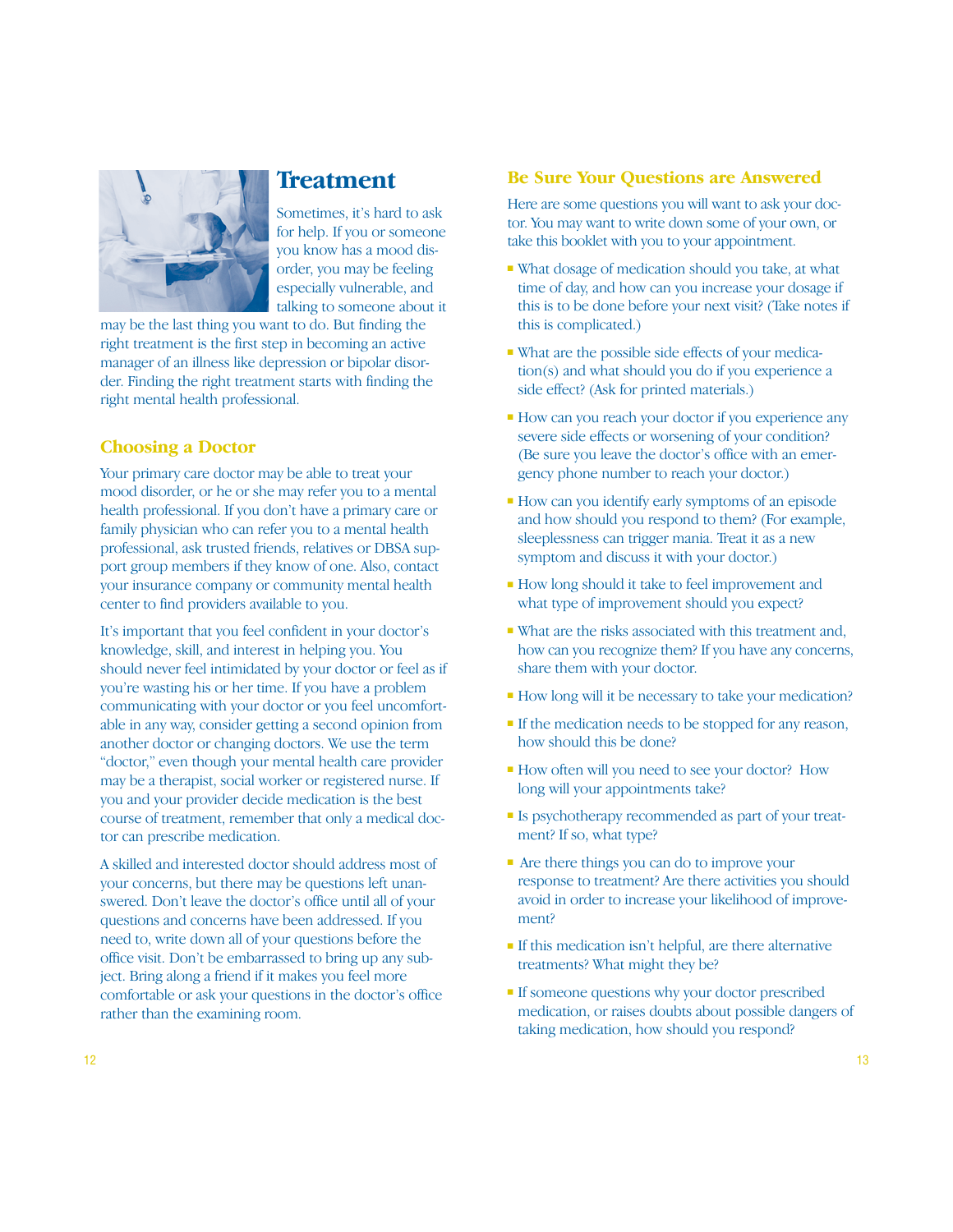#### **Taking Medication**

*"I refuse to rely on a pill to solve my problems."* Many of us have had the same reaction when told we have a mood disorder. How can a pill improve our attitude toward life? Why can't we just "learn to be happy"?

Remember, depression and bipolar illness are disorders in the function of the brain. You are not experiencing the symptoms of these illnesses because you are a bad person or are lacking in any way. Would you consider people with diabetes to be "lacking" because their body's inability to produce insulin leaves them tired and nervous?

The choice to take medication is entirely yours, but know that many people with mood disorders have significantly improved their lives and have saved themselves from years of pain and self-destruction because they've adhered to a treatment plan that includes medication. Though medication does not guarantee all your problems will be solved, the right one can improve your ability to cope with life's problems and restore your sense of judgment.

The Food and Drug Administration (FDA) has approved dozens of medications to treat mood disorders. These medications belong to various classes; each one has a distinct chemical structure that acts on different receptors in the brain, offering different benefits. Because everyone is different, DBSA does not advise or endorse any particular medication or treatment. However, you should know that all FDA-approved medications for mood disorders work – *they just don't work the same for everyone.* Careful consultation with your doctor is extremely important when deciding what medication to take. Know what you're taking, why you're taking it, how long you may have to take it, what side effects are possible, and if the medication interacts with other prescription drugs, over-the-counter drugs or dietary supplements. You are entitled to, and should, ask as many questions as you need to feel comfortable.

#### **What to Expect When Taking Medication**

Medication is prescribed to relive a person's symptoms. You don't have to experience all the symptoms listed in this brochure to have depression or bipolar disorder. Work with your doctor to determine a treatment strategy that is most likely to ease your particular symptoms.

Antidepressants are usually prescribed for depression. Several different medication trials or a combination of medications may be necessary to achieve sufficient improvement and avoid troublesome side effects. Keeping your own treatment records, including the medication, dosages used, length of time taken, and positive or negative experiences, can be very important in helping your doctor decide what medications to prescribe.

Symptoms of depression may lessen, and ideally disappear, with the right medication. You should expect to feel relief within two to eight weeks, although a full response sometimes takes 12-16 weeks. And remember: sometimes it's necessary to take more than one medication to achieve the desired result.

With bipolar disorder, symptoms of mania and depression are usually stabilized by mood stabilizers, which can take up to two weeks to achieve full effect. Dosage may be lessened or increased to fine tune treatment, depending on your doctor's evaluation. In addition, your doctor may add another medication to your course of treatment, depending on your symptoms. A mood stabilizer is sometimes prescribed with an antidepressant or antipsychotic.

Despite reports to the contrary, medications for mood disorders are not addictive or personality-changing, although you may experience feelings of withdrawal when going off a medication. Never stop taking your medication without talking to your doctor first.

#### **Alternative Treatments**

DBSA recognizes that dietary supplements and other alternative treatments that are advertised to have a positive effect on depression or bipolar disorder regularly enter the marketplace. These alternative treatments include Omega-3, St. John's wort, SAM-e and others. Because of the lack of scientific data, DBSA does not *endorse* or *discourage* the use of these treatments. However, people should be aware that natural is not always synonymous with safe. Different brands of supplements may contain different concentrations of the active substance, and these alternative treatments may have side effects or interact with your prescribed medications, so read labels carefully and discuss them with your doctor or pharmacist.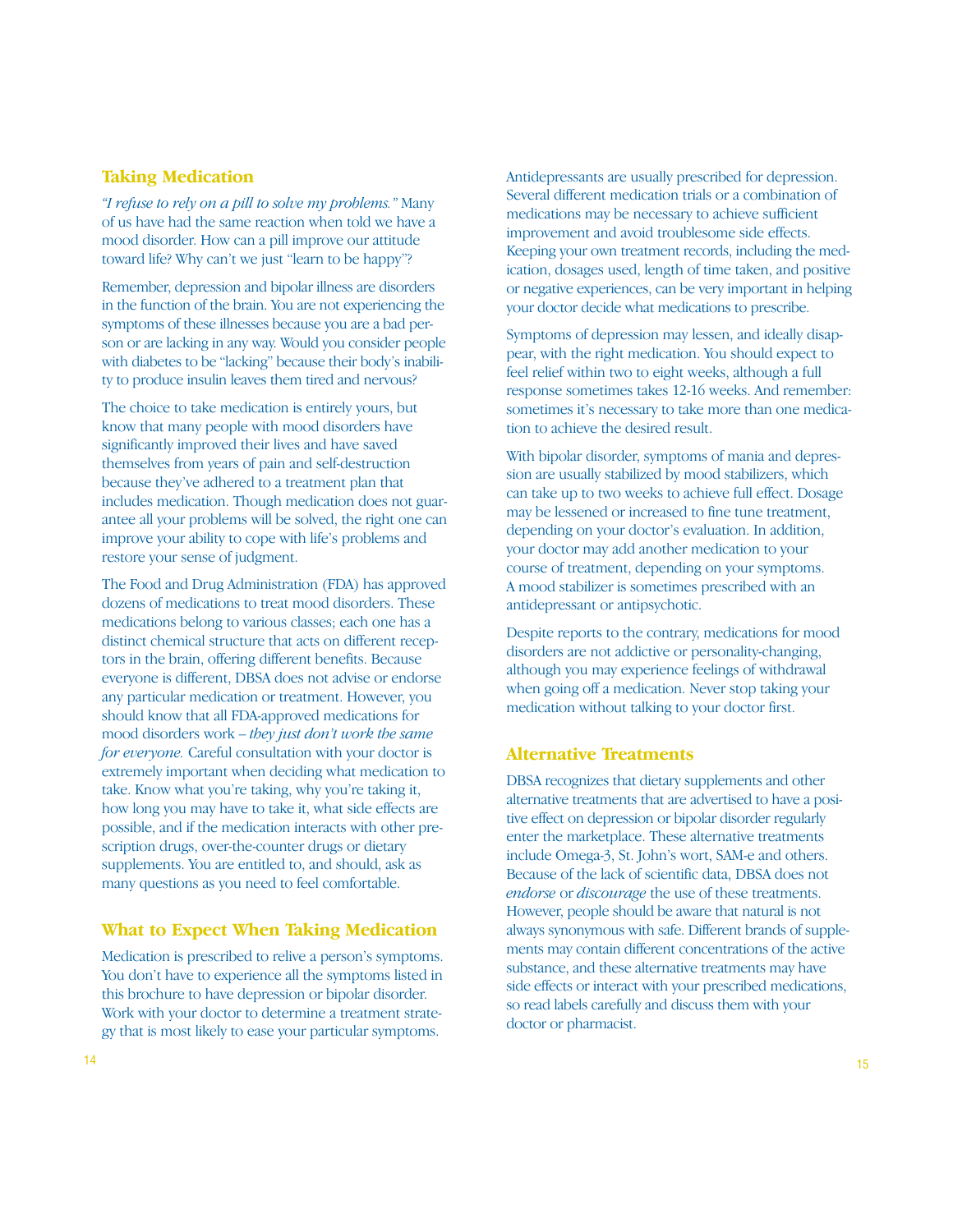DBSA supports clinical research into alternative treatments and advises that anyone with a mood disorder consult their physician and/or mental health professional before undergoing or modifying any treatment.

## **Electroconvulsive Therapy (ECT)**

This treatment is intended for people with severe symptoms of depression or sometimes mania. When medications and psychotherapy fail to adequately lessen symptoms, ECT can be a safe and effective alternative treatment. ECT is never forced upon people or used as a means of submission.

Mild electrical stimulation to the brain causes brief seizures which, in turn, relieve the depression. Muscle relaxants are administered to the anesthetized person to eliminate shaking. An average of six to 12 treatments over a three- to four-week period are usually required. After successful treatment, subsequent depressive episodes may be managed by antidepressants or less frequent maintenance doses of ECT. Like all treatments, ECT has potential side effects. Although there have been reports of memory disturbances, most ECT patients feel that the benefits far outweigh the prospect of suffering from long-term severe, unremitting depression. This is especially true for suicidal patients who may otherwise have carried out their impulses if they had waited for medication therapy to take effect.

# **Light Therapy**

The absence of full-spectrum light – light that contains all the wavelengths of natural sunlight – can cause **Seasonal Affective Disorder (SAD)**, a form of depression which typically develops during fall and winter then goes away during late spring and summer. In about half of mild or moderate cases of SAD, symptoms can be effectively treated by *light therapy*, a treatment that exposes patients to a type of full-spectrum light which compensates for daylight loss. Check with your mental health professional about the type of light source to use for this treatment.

### **Psychotherapy**

Psychotherapy or "talk therapy" is an important part of treatment for many people. It can sometimes work alone in cases of mild to moderate depression. People who are severely depressed may not be able to benefit from psychotherapy until their symptoms have been lifted through another means of treatment. People with bipolar disorder and/or chronic depression usually benefit from a combination of medication and talk therapy. A good therapist can help you modify behavioral or emotional patterns that contribute to your illness. There are several types of psychotherapy: interpersonal, cognitivebehavioral, group, marriage and family, to name a few. Research the different types to find the one you feel is most appropriate for you. Psychotherapists, although highly-educated professionals, are not medical doctors and therefore cannot prescribe medication.

#### **When Hospitalization is Required**

In some cases of severe depression or bipolar disorder, physicians may recommend hospitalization for a number of reasons: medication side effects may render one temporarily incapable of safe self-care; a drug wash (discontinuing medication) may require a period of controlled observation; or attempted suicide or severe manic episodes may require treatment in a safe, controlled environment. If hospitalization is recommended, be sure to ask questions about the course of treatment and the estimated length of the stay. Also, be sure to check with your health care provider or insurance company about the type of coverage provided.

People are not always willing to be hospitalized. Those who are unable to take care of themselves, or who appear to be a threat to themselves or others, must be admitted involuntarily. For information on your state's legal procedures, contact a psychiatrist, your state's attorney's office, the police or the hospital emergency room. Involuntary commitment is rare, but could prove to be life-saving.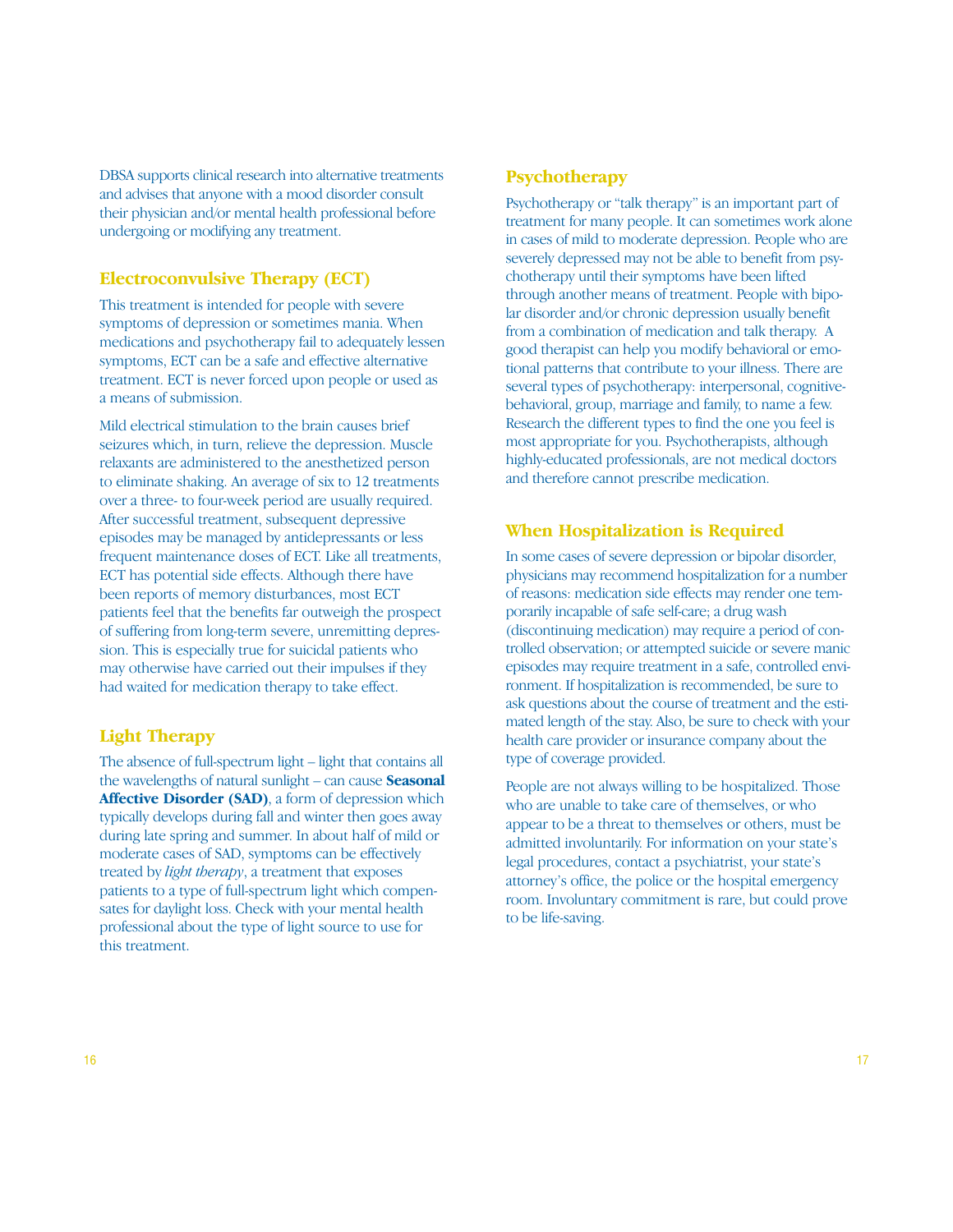#### **Clinical Trials**

Clinical trials are research studies involving patients, which are created and designed to answer specific scientific questions. By participating in a clinical trial, you could help advance scientific knowledge about mood disorders and their treatments. **However, taking part in a trial does not guarantee you individual benefits in the form of newer or safer treatments. It is very important that you understand the potential risks of participation before agreeing to take part in a trial. Consult your physician when deciding whether or not the trade-offs involved with a clinical trial are reasonable for you.**

When participating in a clinical trial, you may also want to find out whether there is a possibility of being assigned an inactive pill, or placebo, and whether the experimental treatments will be available to you when the trial is over.

#### **Treatment Challenges**

During the last 30 years, advances in treatment have helped many people suffering from depression and bipolar disorder. However, at least 15 percent of those with a mood disorder do not respond to any treatment.

As with any life-long illness, persistence and self-education are essential if you are living with a mood disorder. Don't give up hope. There are many new medications and treatments under development. If treatment is not successful, continue to work with your doctor on a plan for living. Don't try to self-medicate by adjusting your own dose, combining medications without your doctor's permission or abusing alcohol or illegal drugs.

Treatment challenges can be frustrating, and many of us have been there. Remember that this difficult point is just one step on the road to recovery, not a factual statement about your life or a prediction of the future. Keep moving forward to find the help you need – support is out there!



### **Did You Know?**

- According to the National Institute of Mental Health, more than 23 million adults in the United States are diagnosed with depression or bipolar disorder – that's one out of every ten people.
- Depression commonly co-occurs with other illnesses: 50 percent of people with heart disease, 25 percent of people with cancer, and 10 to 27 percent of people who have had a stroke also have depression.
- 41 percent of people with bipolar disorder abuse alcohol or drugs when their illness is not being successfully managed compared to 13 percent when the illness is being successfully managed.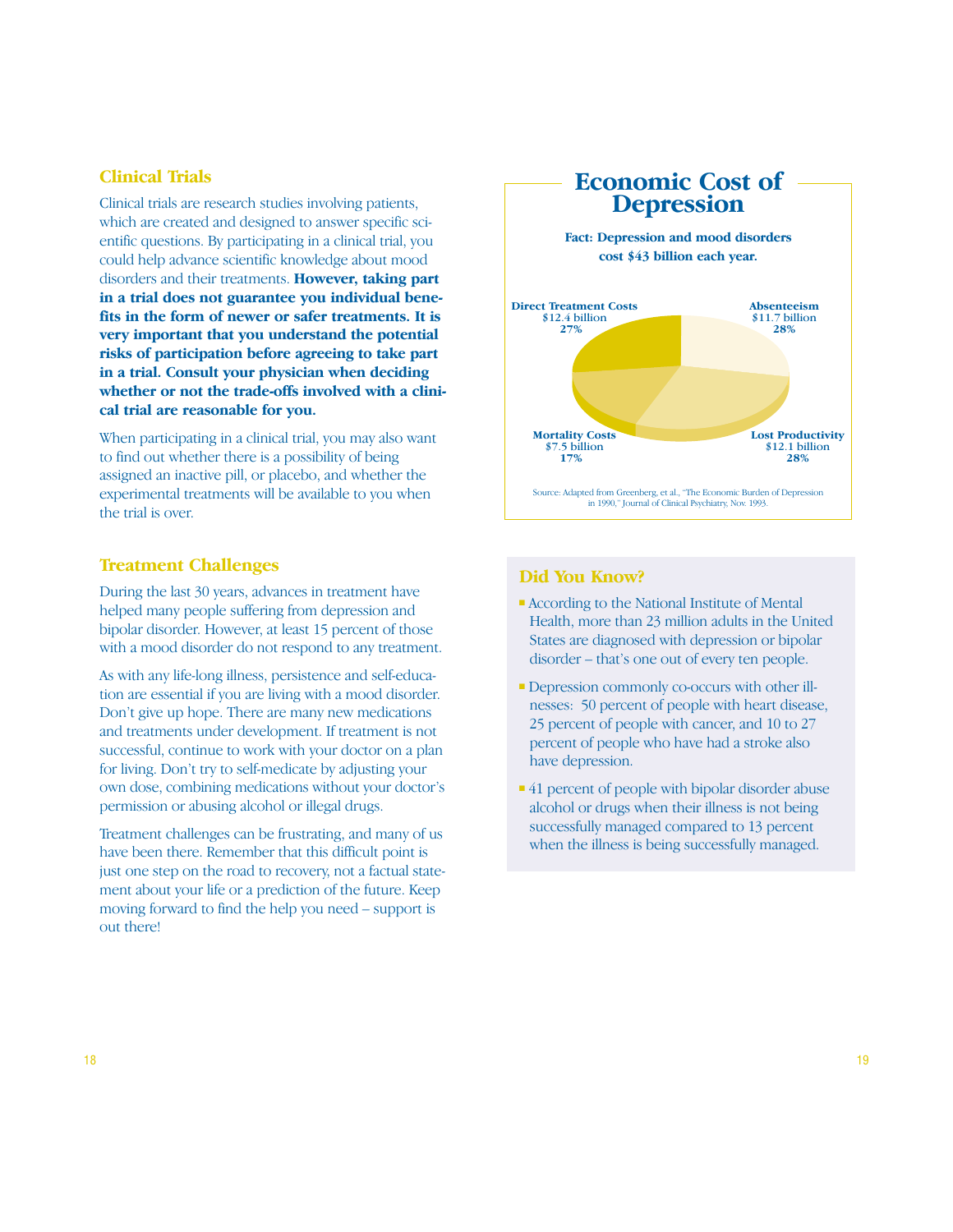

# **Support Reaching Out**

**for Help** When someone is diagnosed with a mental illness, the first reaction he or she some-

times has is fear – What should I do? Why did this happen to me? What's wrong with me? Sometimes, the fear goes deeper. The person may feel he or she is "broken" or not good enough. This fear usually comes from stigma.

What is stigma? Webster's Dictionary defines *stigma* as a mark of shame or discredit: a stain. The fear a newlydiagnosed person sometimes feels comes from the stigma society places on mental illness. People with mood disorders not only have to manage their symptoms, but have to adjust to a new awareness that others may think or say they are "crazy." Devaluing mental illness is not acceptable. Don't let this prevent you from getting help. Your illness does not define who you are.

### **Taking Control of Your Illness**

As with other chronic illnesses such as diabetes, heart disease or asthma, people with mood disorders should see themselves as managers of their illness. Depression and bipolar disorder are *treatable* medical illnesses, but they are not curable. It may very well happen that the initial treatment you receive will be the only time in your life you need medication for your disorder. For many, though, severe depressive and/or manic episodes reappear at some point in life. If this happens, don't panic. Your experience with previous episodes puts you one giant step ahead in the process of recognizing symptoms and getting help. Some people are treated briefly, and finish treatment with their physician and/or mental health professional in less than one year. For others, daily medication and periodic visits to the psychiatrist become a part of life. By continuing your treatment plan, you can greatly reduce your chances of having symptoms recur.

# **Telling Others About Your Illness**

You may be concerned about people "finding out" about your illness or what people might think of you once they know you have a mood disorder. It is your personal choice whether or not to disclose your diagnosis to anyone other than your mental health professional.

Most people will appreciate your honesty, and you will help them understand how to respond to your fluctuations in mood and behavior. Because your illness or medication side effects may impair your functioning, employers may need to be alerted – especially if your job involves the safety of others.

Disclosure may be especially difficult for people with psychiatric disabilities. An employee is not required to disclose all the details of his or her illness – only those necessary to demonstrate eligibility for an accommodation under the Americans with Disabilities Act (ADA), and only if an accommodation is needed. Moreover, the employee may request confidentiality, a right protected by the ADA. It is in a company's best interest to safeguard your mental health and to offer reasonable accommodations. Untreated mood disorders lead to absenteeism, work-related injuries and lost productivity. Share this booklet with your employer or contact DBSA for other resources.

# **Self-Care**

Maintaining good health is not a cure, but it can tremendously affect your overall sense of wellness. A good diet, exercise and regular sleep habits can help you feel better. On the other hand, factors that contribute to mood disorders include poor sleep habits, vitamin deficiencies, stress, other illnesses and their treatments, drug interactions, food sensitivities, improper metabolism, social isolation and substance abuse.

Alcohol and illegal drugs may be tempting ways to cope with stress. However, they are especially harmful when coping with a mood disorder. Abusing them may make your symptoms worse, and can alter the effectiveness of medication you are taking. If you are having trouble stopping your use of alcohol or illegal drugs, talk to your health care provider or a trusted friend or family member. You can also contact Alcoholics Anonymous or other 12-step groups, whose phone numbers can be found in your local telephone book.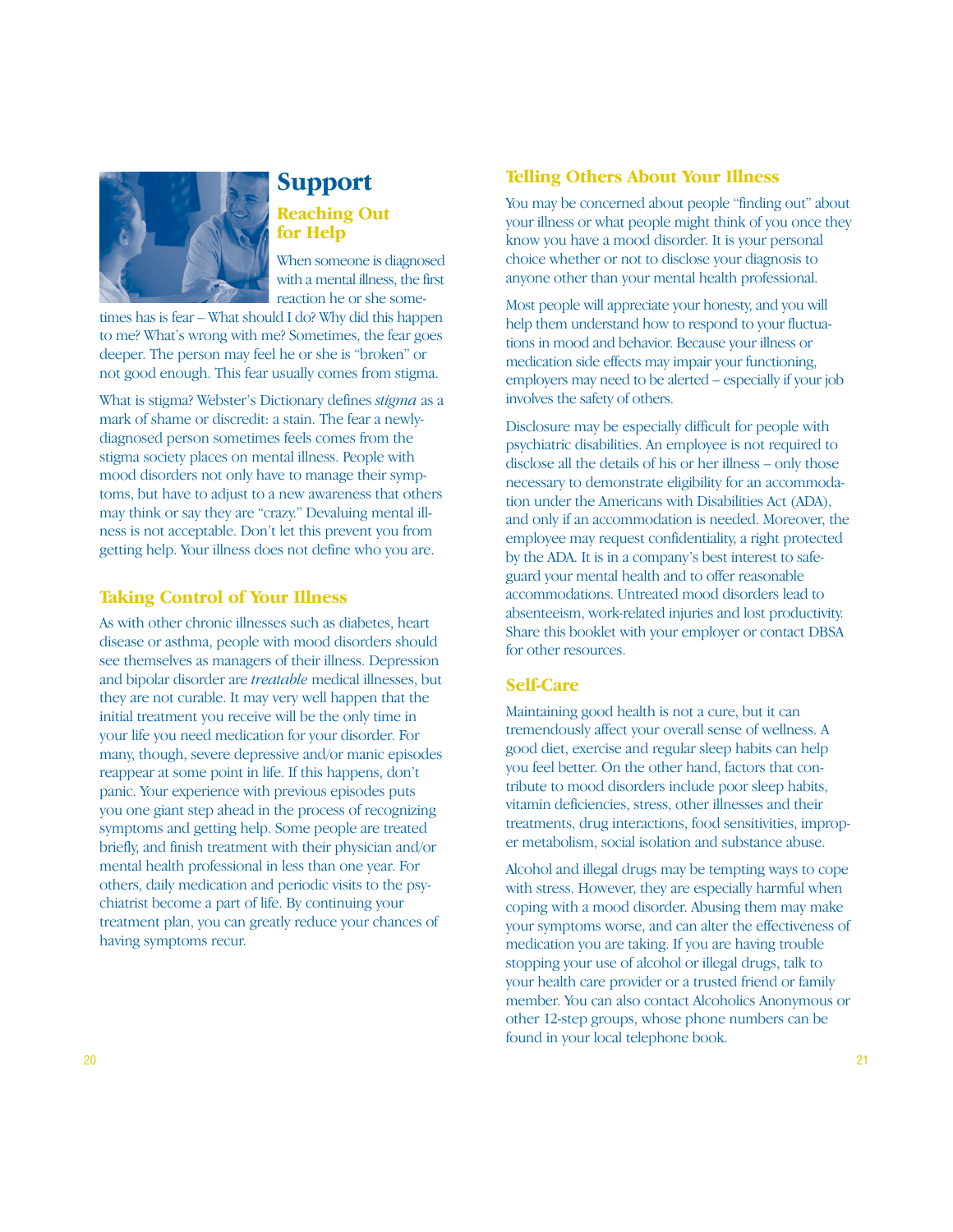You may find it helpful to keep a journal to chart your activities, nutrition, health and for women, your menstrual cycle to determine possible contributing factors to your mood disturbances and share your journal with your health care provider.

#### **Suicide Prevention**

If you are having suicidal thoughts, it is important to recognize these thoughts for what they are: expressions of a treatable medical illness. Don't let embarrassment stand in the way of vital communication with your doctor, family and friends; *take immediate action*. You can take important first steps to manage these symptoms.

- Tell your mental health professional immediately.
- Tell a trusted family member, friend, or other support person.
- Regularly schedule health care appointments.
- Instruct a close supporter to take your credit cards, checkbook, and car keys when suicidal feelings become persistent.
- Make sure guns, other weapons, and old medications are not available.
- Keep pictures of your favorite people visible at all times.

# **Develop a Wellness Lifestyle**

Keep the following in mind as you discover your own ways to reduce symptoms and maintain wellness:

- Regularly talk to your counselor, doctor or other health care professional.
- Share talking and listening time with a friend.
- Do exercises that help you relax, focus and reduce stress.
- Participate in fun, affirming and creative activities.
- Record your thoughts and feelings in a journal.
- Create a daily planning calendar.
- Avoid drugs and alcohol.
- Allow yourself to be exposed to light.
- Improve your diet. Avoid caffeine, sugar and heavily salted foods.
- Change the stimulation in your environment.
- Attend a local DBSA support group regularly.

#### **For Family and Friends**

Living with a person who has depression or bipolar disorder can be a great challenge. As a family member, friend or trusted supporter, it's important to stay informed about the illness and your loved one's progress so that you will know when to help and when to leave matters alone. For instance, forcing a person with severe depression to see visitors could add seriously to his or her anxiety level instead of lifting spirits. On the other hand, letting a person stay isolated too long during a serious depression could be dangerous if he or she has exhibited signs of suicidal thoughts.

With someone prone to manic episodes, try to set rules during periods of stable mood and discuss safeguards such as when to withhold credit cards, banking privileges or car keys. Like suicidal depression, uncontrollable mania may endanger a person's life. Hospitalization may be helpful in both cases.

If possible, take turns "checking in" so that one family member or supporter isn't overburdened. Alleviate stress by focusing on other family events and activities. If there are young children or teens in the home, explain that the person has a medical illness that requires continuous attention and love – and that it's not the result of something the young person has done.

When recovery from severe symptoms begins, let the person approach life at his or her own pace. Try to do things with your loved one, rather than force him or her, so that self-confidence can be regained. Remember that having a serious mental illness may damage a person's self-esteem, and it will take time for the person to become comfortable again at home, at school, among friends and at work.

Treat the person the same way you always have as he or she recovers, but watch for a possible recurrence of symptoms; you may notice recurrences before he or she does. With a caring manner, you can help by suggesting a visit to a mental health professional.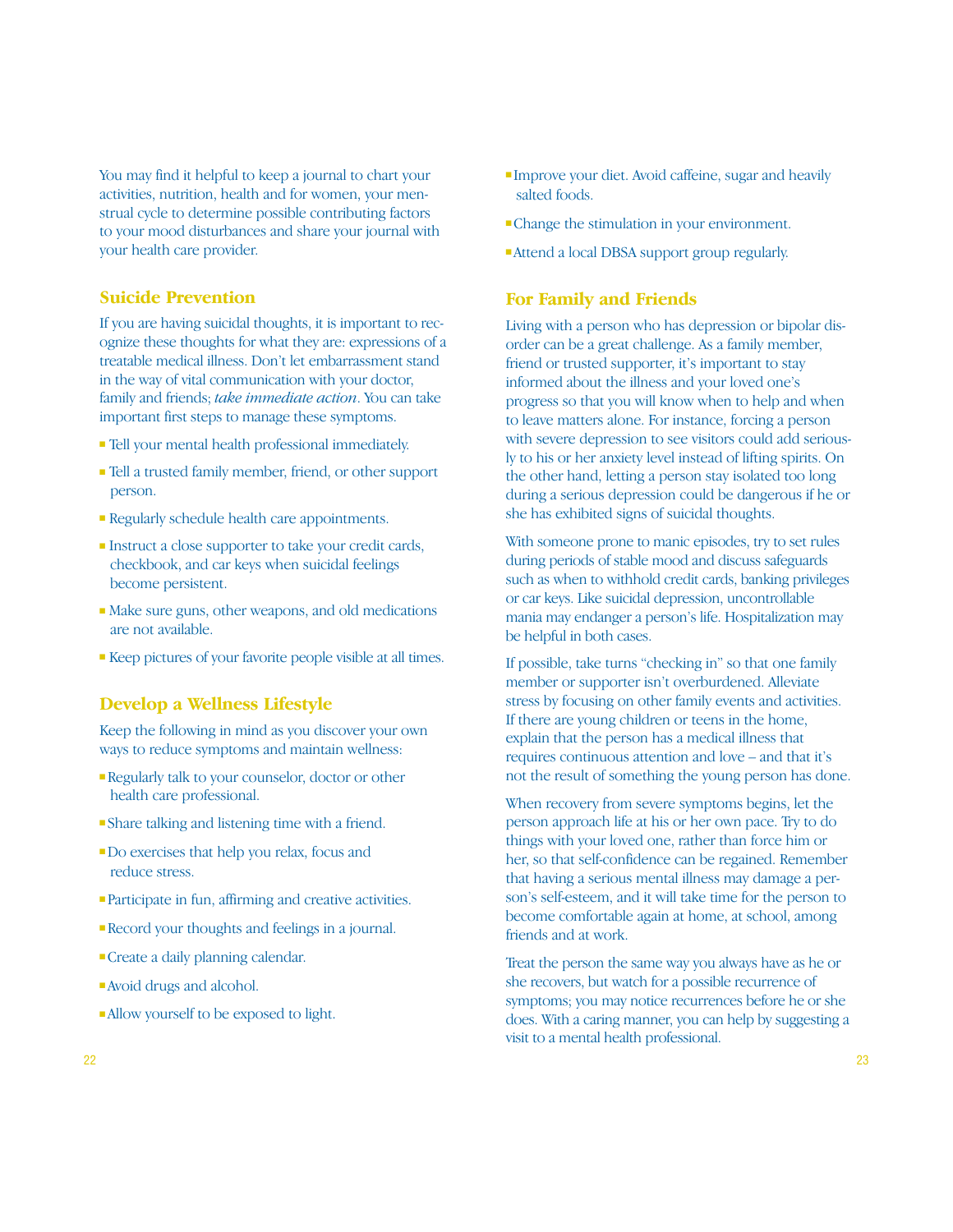## **The Value of DBSA Support Groups**

With a grassroots network of DBSA chapters and support groups, no one with depression or bipolar disorder needs to feel alone or ashamed. DBSA may offer one or more support groups in your area. Each group has a professional advisor and appointed facilitators. Members are people and loved ones of people living with depression or bipolar disorder. As a complement to formal therapy, DBSA support groups:

- Can help increase treatment compliance and may help patients avoid hospitalization.
- Provide a forum for mutual acceptance, understanding and self-discovery.
- Help consumers understand that mood disorders do not define who they are.
- Give people the opportunity to benefit from the experiences of those who have "been there."

Take the next step toward wellness for you or someone you love. Contact DBSA to locate the support group nearest you. If there is no group in your community, DBSA can help you start one.

# **For more information**

There are many reputable sources of information about mood disorders. For additional information about medications, ask a pharmacist for written inserts or pamphlets that accompany medications you have questions about or consult the *Physicians' Desk Reference* (PDR) *Guide to Prescription Drugs*. For more information about the symptoms of mood disorders, consult the *Diagnostic and Statistical Manual of Mental Disorders, Fourth Edition* (DSM-IV), available at your local library.

### **Helpful** *free* **publications from DBSA**

Call, write or e-mail DBSA (information on the back cover) for a free copy of any of these helpful and informative materials, or download them at www.DBSAlliance.org .

*Bipolar Disorder: Rapid Cycling and its Treatment* 

- *Clinical Trials: Information and Options for People with Mood Disorders*
- *Coping With Unexpected Events: Depression and Trauma*
- *Dealing Effectively with Depression and Manic Depression*
- *Finding Peace of Mind: Medication and Treatment Strategies for Bipolar Disorder*
- *Finding Peace of Mind: Medication and Treatment Strategies for Depression*
- *Healthy Lifestyles: Improving and Maintaining the Quality of Your Life*
- *Helping a Loved One with a Mood Disorder*
- *Is It Just a Mood...or Something Else? Information on Mood Disorders for Young People*
- *Personal Calendar (A way to track moods, medications, and life events)*
- *Suicide Prevention Card*
- *Suicide Prevention and Mood Disorders*
- *Support Groups: An Important Step on the Road to Wellness.*
- *Taking Care of Both of You: Understanding Mood Changes After the Birth of Your Baby*
- *Taking On (And Talking On) Bipolar Disorder Kit*
- *Understanding Treatment Challenges: Finding Your Way to Wellness*

*You've Just Been Diagnosed... What Now?*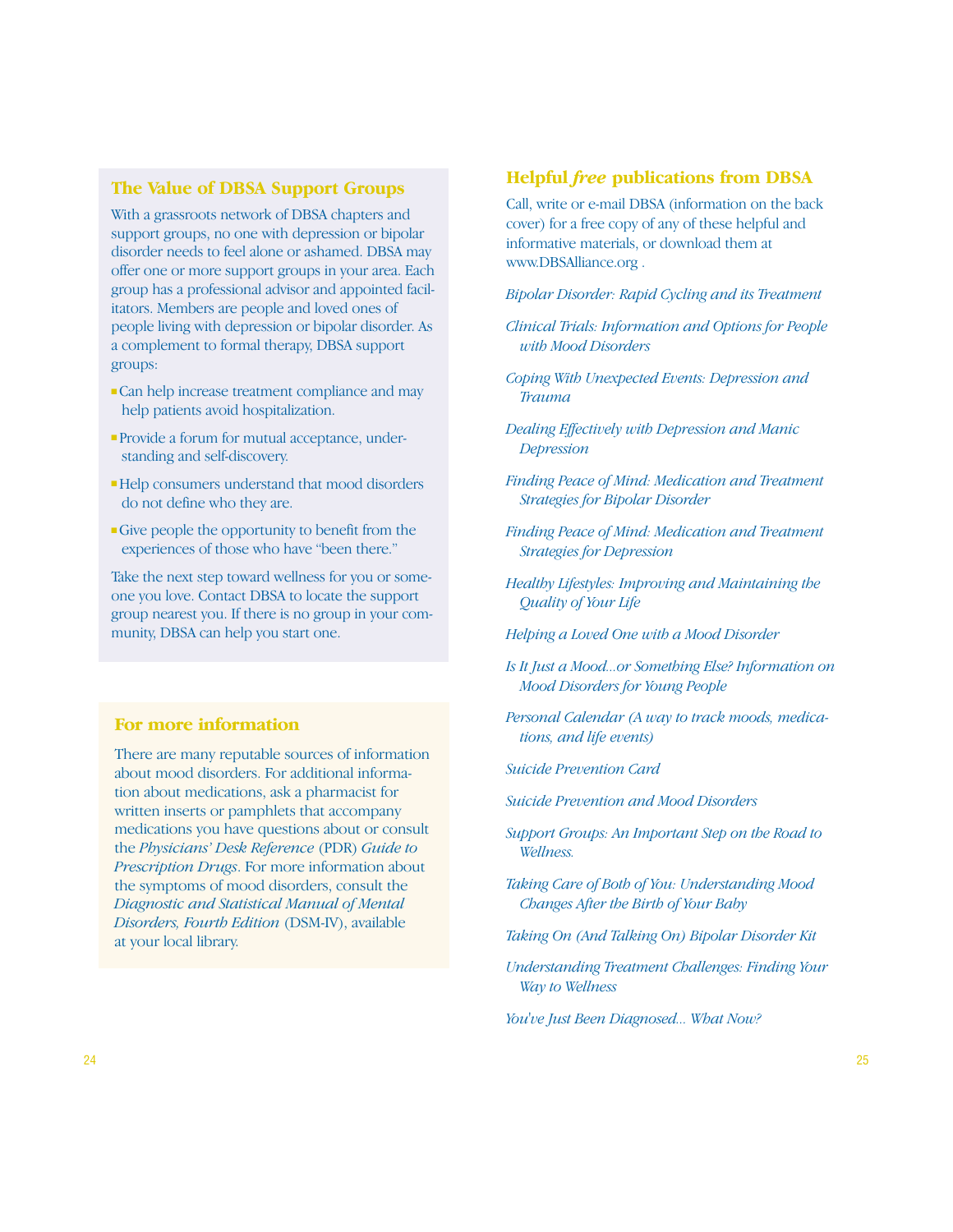# **Resources**

## **Other Organizations That Offer Help**

The following organizations also offer information and/or assistance with mood disorders and related topics. DBSA assumes no responsibility for the content or accuracy of the material they provide.

**American Foundation for Suicide Prevention**  (888) 333-2377 • www.afsp.org

**American Psychiatric Association (APA)** (888) 357-7924 • www.psych.org

**American Psychological Association** (800) 374-2721 • TDD: (202) 336-6123 www.helping.apa.org

**Anxiety Disorders Association of America (ADAA)** (240) 485-1001 • www.adaa.org

**Bazelon Center for Mental Health Law** (202) 467-5730 • www.bazelon.org

**Child & Adolescent Bipolar Foundation** (847) 256-8525 • www.bpkids.org

**Depression After Delivery** (800) 944-4773 • www.depressionafterdelivery.com

**Equal Employment Opportunity Commission**  (800) 669-4000 • www.eeoc.gov

**National Alliance for the Mentally Ill (NAMI)** (800) 950-6264 • www.nami.org

**National Hopeline Network** (800) 442-HOPE (800-442-4673) or (800) SUICIDE (800-784-2433)

**National Institute of Mental Health (NIMH)**  (800) 421-4211 • www.nimh.nih.gov

**National Mental Health Association (NMHA)**  (800) 969-6642 • www.nmha.org

# **DBSA Services**

DBSA provides a variety of services, including:

- □ **A global network** of chapters and support groups that bring DBSA's mission and services to local communities and provide a forum for patients and family members to share coping skills and build self-esteem. Many physicians recommend these groups for people who otherwise may feel alone or victimized by their illness.
- □ **A voice in Washington, D.C.** DBSA advocates to improve availability and quality of health care, to eliminate discrimination and stigma, and to increase research toward the elimination of mood disorders.
- □ **Free information** is mailed to anyone who calls our toll-free number, (800) 826-3632 or visits our website, www.DBSAlliance.org. Often, calling DBSA is the first step a person takes toward finding help for himself/ herself or someone else.
- □ *Outreach*, DBSA's official newsletter. This quarterly newsletter covers research and treatment, chapter activities, consumer awareness and advocacy.
- **□ Education programs** like our annual national conference bring together hundreds of patients, families, mental health professionals and advocates to learn about the latest developments in mood disorders. Our programs help eliminate stigma and emphasize the importance of symptom recognition, early diagnosis and access to treatment.
- □ **Helpful staff,** many of whom have experienced a mood disorder, are available to offer guidance. Although DBSA does not operate as a crisis hotline or offer medical advice, callers can find someone to direct them toward the help they need.
- □ **A bookstore** with more than 75 of the latest books, videos and audio tapes on mood disorders. Topics range from finding treatment to healthy living to personal accounts of recovery. All items have been reviewed for their scientific value and relevance to DBSA's mission. Special discounts are available.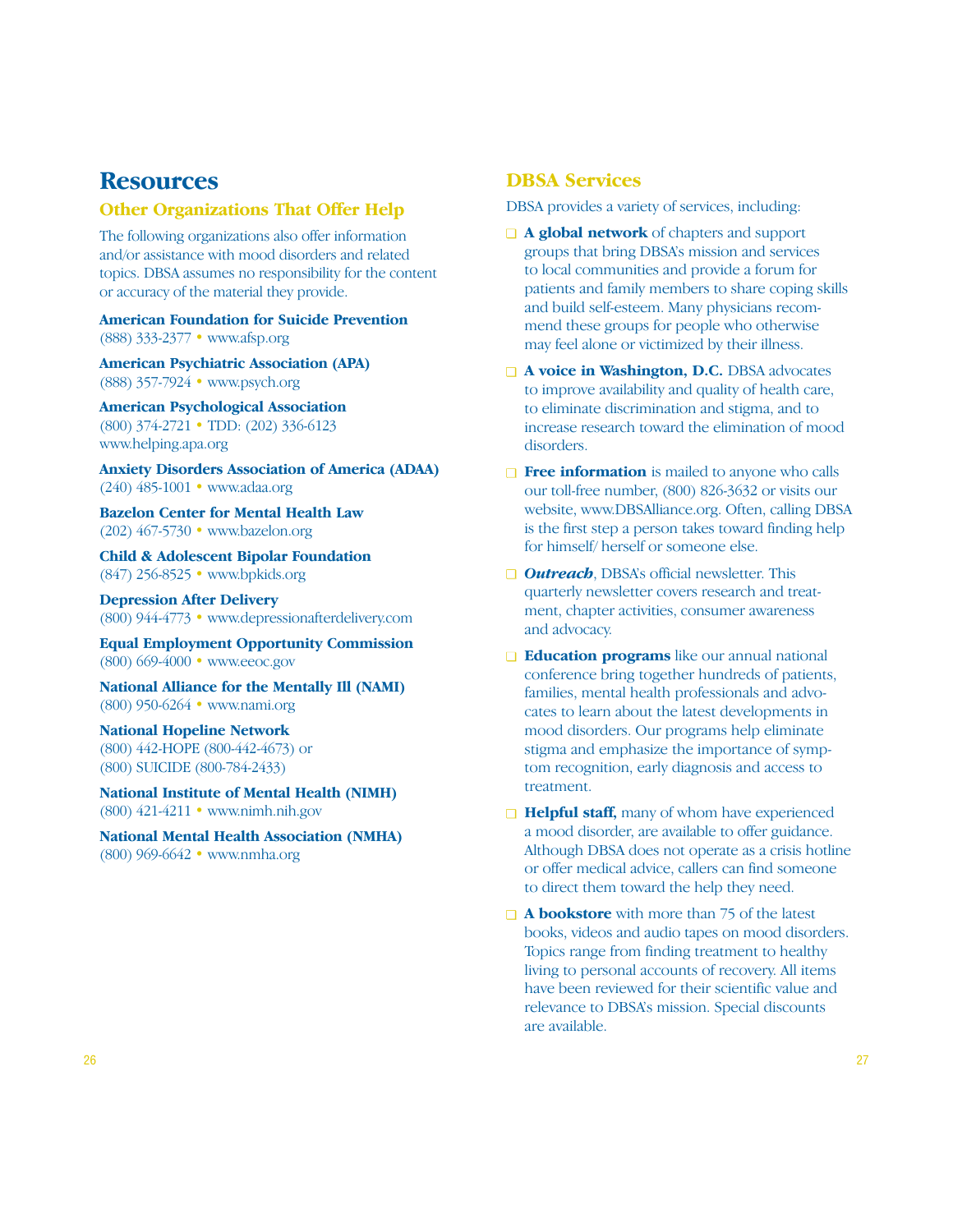# **Become a Friend of DBSA**

#### **Yes, I want to make a difference. Enclosed is my gift of:**

|                                | $\Box$ \$100 $\Box$ \$50 $\Box$ \$20 $\Box$ Other \$ |                        |     |
|--------------------------------|------------------------------------------------------|------------------------|-----|
|                                |                                                      |                        |     |
| <b>NAME</b>                    |                                                      |                        |     |
| <b>ADDRESS</b>                 |                                                      |                        |     |
|                                |                                                      |                        |     |
| <b>CITY</b>                    | <b>STATE</b>                                         | <b>COUNTRY</b>         | ZIP |
| <b>DAYTIME PHONE</b>           |                                                      | E-MAIL                 |     |
| $\Box$ Check (payable to DBSA) |                                                      | $\Box$ Money order     |     |
| $\Box$ VISA                    | □ MasterCard                                         | $\Box$ Discover        |     |
|                                |                                                      |                        |     |
| <b>ACCOUNT NUMBER</b>          |                                                      | <b>EXPIRATION DATE</b> |     |

**SIGNATURE** 

- I wish my gift to remain anonymous. ❏
- □ Please send me \_\_\_\_\_donation envelopes to share.
- □ Please send me information on including DBSA in my will.
- □ I have enclosed my company's matching gift form.
- I'd like to receive more information about mood disorders. ❏
- **</u> Please send all correspondence in a confidential envelope.**

#### **If you would like to make your gift a Memorial or Honorary** ❏ **tribute, please complete the following:**

PRINT NAME

 $\gamma$ 

 $\Box$  In memory of/in honor of (circle one)

❏

 $\Box$  Please notify the following recipient of my gift:

 $\Box$ 

ADDRESS

RECIPIENT'S NAME

CITY STATE COUNTRY ZIP

**Please send this form with payment to:** DBSA 730 N. Franklin Street, Suite 501, Chicago, IL 60610-7224 USA **Questions?** Call (800) 826-3632 or (312) 642-0049.

**Credit card payments** (Visa, MasterCard or Discover) may be faxed to (312) 642-7243. A fee will be applied on all returned checks and resubmitted credit card charges.

**Secure online donations** may be made at www.DBSAlliance.org.

DBSA is a not-for-profit 501(c)(3) Illinois corporation. All donations are tax deductible based on federal and state IRS regulations. Please consult your tax advisor for details. All information is held in strict confidence and will never be shared with other organizations. *Thank you for your gift!*

#### **Symptoms of Depression**

- Prolonged sadness or unexplained crying spells
- Significant changes in appetite and sleep patterns
- Irritability, anger, worry, agitation, anxiety
- Pessimism, indifference
- Loss of energy, persistent lethargy
- Unexplained aches and pains
- Feelings of guilt, worthlessness and/or hopelessness
- Inability to concentrate, indecisiveness
- Inability to take pleasure in former interests, social withdrawal
- Excessive consumption of alcohol or use of chemical substances
- Recurring thoughts of death or suicide

# **Symptoms of Mania**

- Increased physical and mental activity and energy
- Heightened mood, exaggerated optimism and self-confidence
- Excessive irritability, aggressive behavior
- Decreased need for sleep without experiencing fatigue
- Grandiose delusions, inflated sense of self-importance
- Racing speech, racing thoughts, flight of ideas
- Impulsiveness, poor judgment, distractability
- Reckless behavior such as spending sprees, rash business decisions, erratic driving and sexual indiscretions
- In the most severe cases, delusions and hallucinations